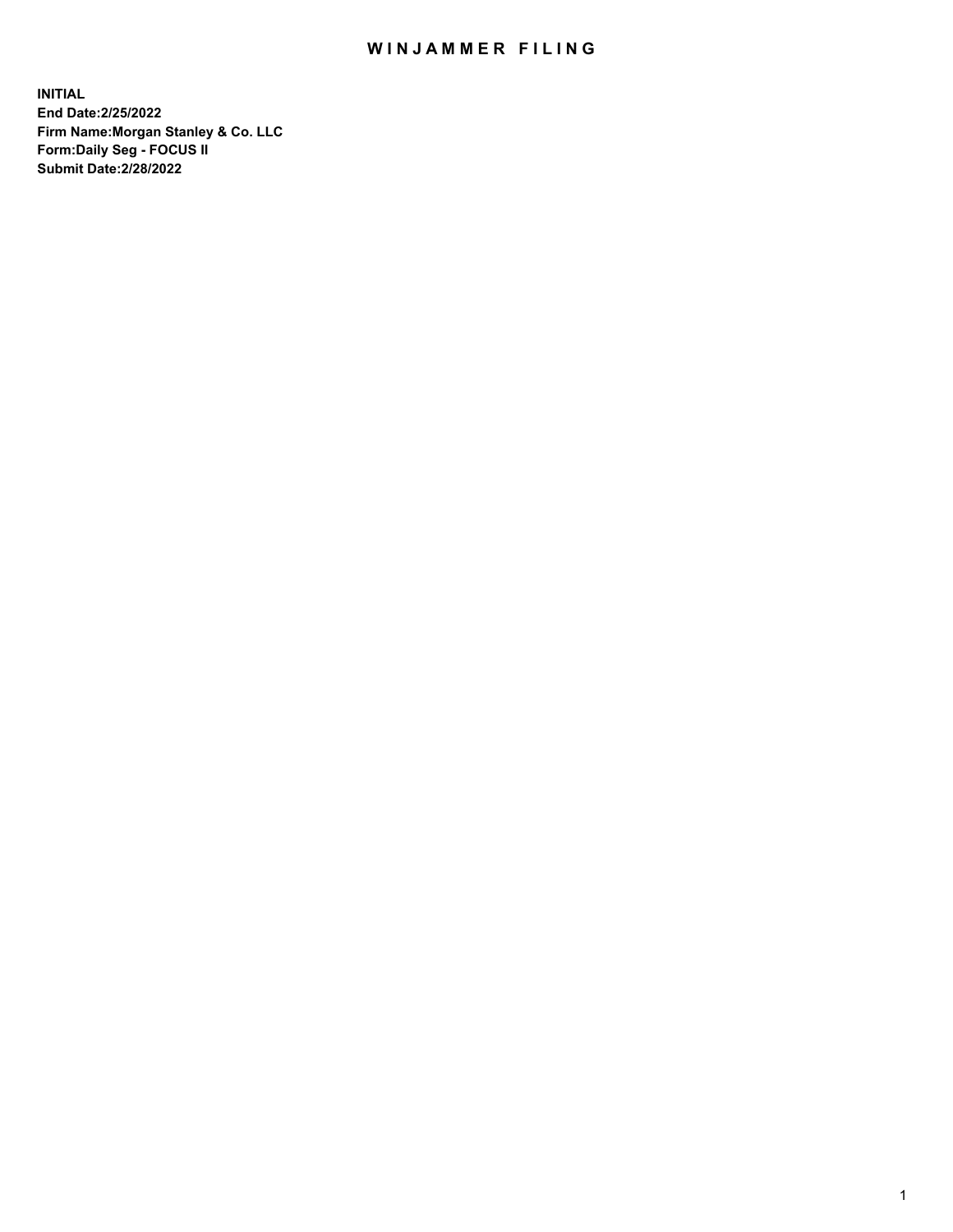**INITIAL End Date:2/25/2022 Firm Name:Morgan Stanley & Co. LLC Form:Daily Seg - FOCUS II Submit Date:2/28/2022 Daily Segregation - Cover Page**

| Name of Company                                                                                                                                                                                                                                                                                                                | Morgan Stanley & Co. LLC                                |
|--------------------------------------------------------------------------------------------------------------------------------------------------------------------------------------------------------------------------------------------------------------------------------------------------------------------------------|---------------------------------------------------------|
| <b>Contact Name</b>                                                                                                                                                                                                                                                                                                            | <b>Ikram Shah</b>                                       |
| <b>Contact Phone Number</b>                                                                                                                                                                                                                                                                                                    | 212-276-0963                                            |
| <b>Contact Email Address</b>                                                                                                                                                                                                                                                                                                   | Ikram.shah@morganstanley.com                            |
| FCM's Customer Segregated Funds Residual Interest Target (choose one):<br>a. Minimum dollar amount: ; or<br>b. Minimum percentage of customer segregated funds required:% ; or<br>c. Dollar amount range between: and; or<br>d. Percentage range of customer segregated funds required between:% and%.                         | 235,000,000<br><u>0</u><br><u>00</u><br><u>00</u>       |
| FCM's Customer Secured Amount Funds Residual Interest Target (choose one):<br>a. Minimum dollar amount: ; or<br>b. Minimum percentage of customer secured funds required:%; or<br>c. Dollar amount range between: and; or<br>d. Percentage range of customer secured funds required between:% and%.                            | 140,000,000<br><u>0</u><br><u>0 0</u><br>0 <sub>0</sub> |
| FCM's Cleared Swaps Customer Collateral Residual Interest Target (choose one):<br>a. Minimum dollar amount: ; or<br>b. Minimum percentage of cleared swaps customer collateral required:% ; or<br>c. Dollar amount range between: and; or<br>d. Percentage range of cleared swaps customer collateral required between:% and%. | 92,000,000<br><u>0</u><br><u>00</u><br>00               |

Attach supporting documents CH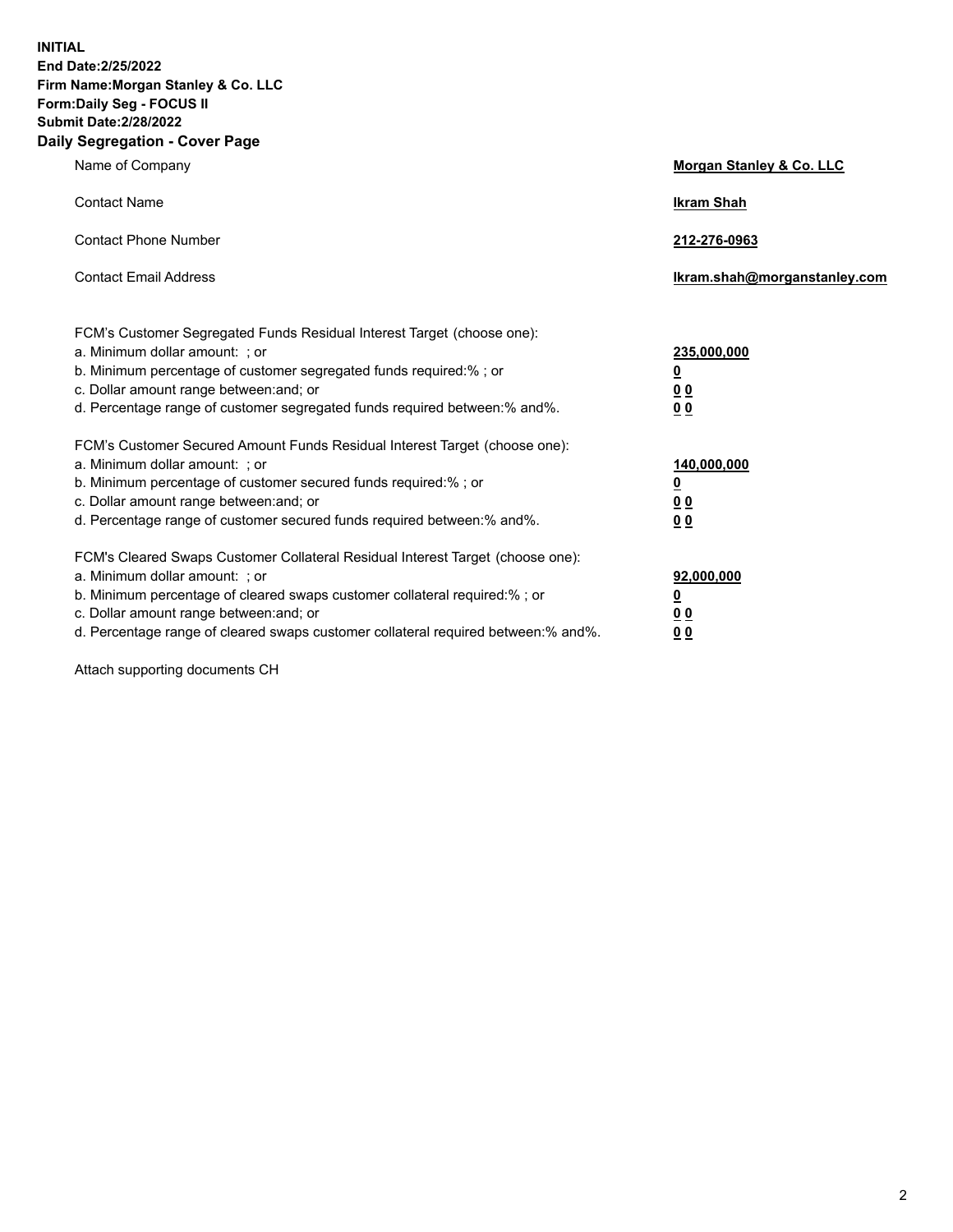## **INITIAL End Date:2/25/2022 Firm Name:Morgan Stanley & Co. LLC Form:Daily Seg - FOCUS II Submit Date:2/28/2022 Daily Segregation - Secured Amounts** Foreign Futures and Foreign Options Secured Amounts Amount required to be set aside pursuant to law, rule or regulation of a foreign government or a rule of a self-regulatory organization authorized thereunder

- 1. Net ledger balance Foreign Futures and Foreign Option Trading All Customers A. Cash **5,493,144,730** [7315]
	- B. Securities (at market) **2,104,067,310** [7317]
- 2. Net unrealized profit (loss) in open futures contracts traded on a foreign board of trade **718,597,891** [7325]
- 3. Exchange traded options
	- a. Market value of open option contracts purchased on a foreign board of trade **59,137,853** [7335]
	- b. Market value of open contracts granted (sold) on a foreign board of trade **-38,679,788** [7337]
- 4. Net equity (deficit) (add lines 1. 2. and 3.) **8,336,267,996** [7345]
- 5. Account liquidating to a deficit and account with a debit balances gross amount **38,790,365** [7351] Less: amount offset by customer owned securities **-35,817,094** [7352] **2,973,271**
- 6. Amount required to be set aside as the secured amount Net Liquidating Equity Method (add lines 4 and 5)
- 7. Greater of amount required to be set aside pursuant to foreign jurisdiction (above) or line 6.

## FUNDS DEPOSITED IN SEPARATE REGULATION 30.7 ACCOUNTS

- 1. Cash in banks
	- A. Banks located in the United States **385,340,251** [7500]
	- B. Other banks qualified under Regulation 30.7 **381,784,710** [7520] **767,124,961**
- 2. Securities
	- A. In safekeeping with banks located in the United States **838,943,415** [7540]
	- B. In safekeeping with other banks qualified under Regulation 30.7 **99,888,867** [7560] **938,832,282**
- 3. Equities with registered futures commission merchants
	-
	- B. Securities **0** [7590]
	- C. Unrealized gain (loss) on open futures contracts **10,014,193** [7600]
	- D. Value of long option contracts **0** [7610]
	- E. Value of short option contracts **0** [7615] **19,724,587** [7620]
- 4. Amounts held by clearing organizations of foreign boards of trade
	-
	- B. Securities **0** [7650]
	- C. Amount due to (from) clearing organization daily variation **0** [7660]
	- D. Value of long option contracts **0** [7670]
	- E. Value of short option contracts **0** [7675] **0** [7680]
- 5. Amounts held by members of foreign boards of trade
	-
	-
	- C. Unrealized gain (loss) on open futures contracts **708,583,698** [7720]
	- D. Value of long option contracts **59,137,853** [7730]
	- E. Value of short option contracts **-38,679,788** [7735] **6,827,560,076**
- 6. Amounts with other depositories designated by a foreign board of trade **0** [7760]
- 7. Segregated funds on hand **0** [7765]
- 8. Total funds in separate section 30.7 accounts **8,553,241,906** [7770]
- 9. Excess (deficiency) Set Aside for Secured Amount (subtract line 7 Secured Statement Page 1 from Line 8)
- 10. Management Target Amount for Excess funds in separate section 30.7 accounts **140,000,000** [7780]
- 11. Excess (deficiency) funds in separate 30.7 accounts over (under) Management Target **74,000,639** [7785]

**0** [7305]

[7354] **8,339,241,267** [7355]

**8,339,241,267** [7360]

[7530]

[7570]

A. Cash **9,710,394** [7580]

A. Cash **0** [7640]

 A. Cash **4,933,283,285** [7700] B. Securities **1,165,235,028** [7710] [7740] **214,000,639** [7380]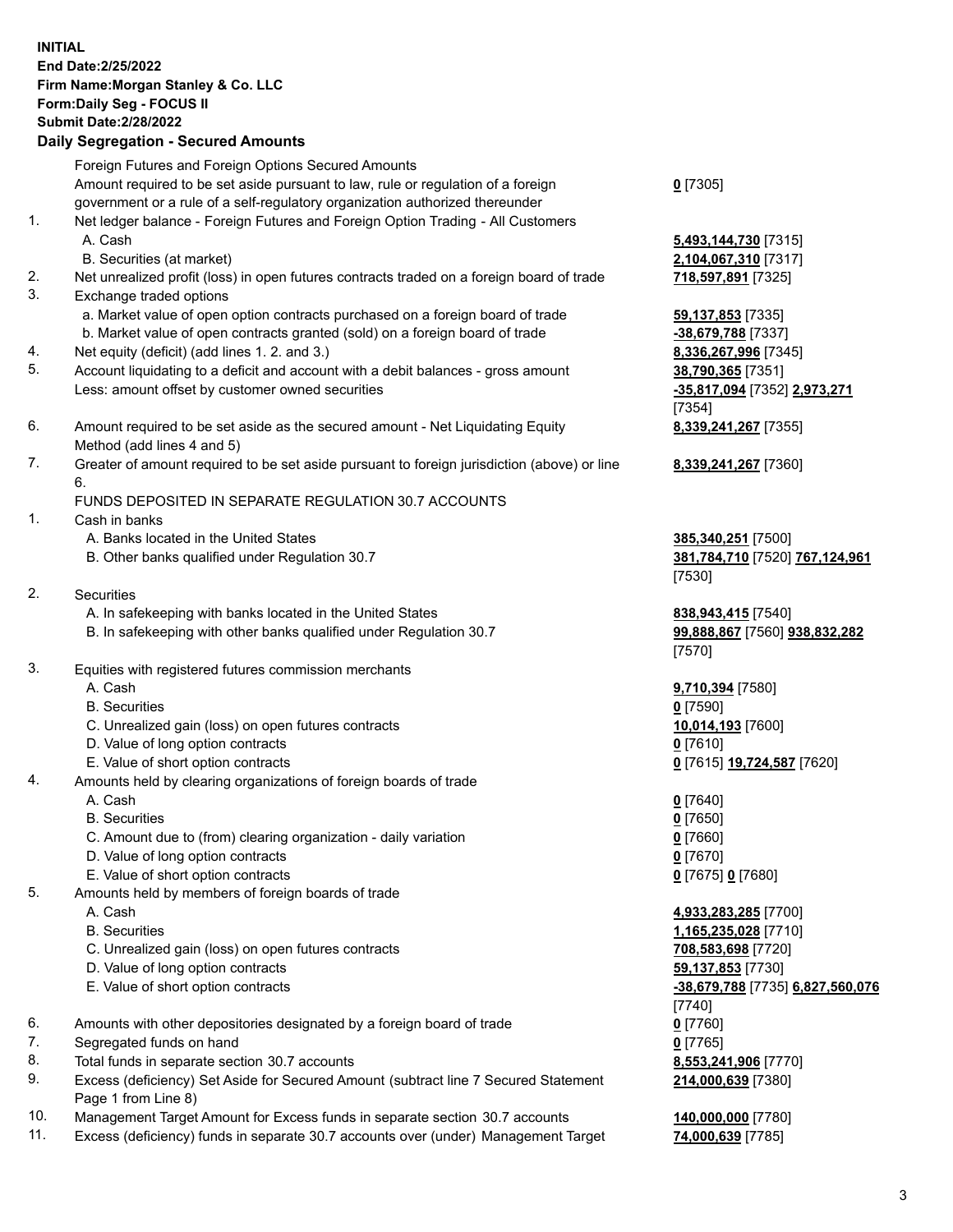**INITIAL End Date:2/25/2022 Firm Name:Morgan Stanley & Co. LLC Form:Daily Seg - FOCUS II Submit Date:2/28/2022 Daily Segregation - Segregation Statement** SEGREGATION REQUIREMENTS(Section 4d(2) of the CEAct) 1. Net ledger balance A. Cash **18,659,548,635** [7010] B. Securities (at market) **7,432,739,438** [7020] 2. Net unrealized profit (loss) in open futures contracts traded on a contract market **-1,591,580,826** [7030] 3. Exchange traded options A. Add market value of open option contracts purchased on a contract market **1,408,976,737** [7032] B. Deduct market value of open option contracts granted (sold) on a contract market **-926,638,197** [7033] 4. Net equity (deficit) (add lines 1, 2 and 3) **24,983,045,787** [7040] 5. Accounts liquidating to a deficit and accounts with debit balances - gross amount **653,452,619** [7045] Less: amount offset by customer securities **-642,019,313** [7047] **11,433,306** [7050] 6. Amount required to be segregated (add lines 4 and 5) **24,994,479,093** [7060] FUNDS IN SEGREGATED ACCOUNTS 7. Deposited in segregated funds bank accounts A. Cash **3,637,651,609** [7070] B. Securities representing investments of customers' funds (at market) **0** [7080] C. Securities held for particular customers or option customers in lieu of cash (at market) **1,317,753,722** [7090] 8. Margins on deposit with derivatives clearing organizations of contract markets A. Cash **13,780,634,099** [7100] B. Securities representing investments of customers' funds (at market) **0** [7110] C. Securities held for particular customers or option customers in lieu of cash (at market) **5,956,314,488** [7120] 9. Net settlement from (to) derivatives clearing organizations of contract markets **52,155,873** [7130] 10. Exchange traded options A. Value of open long option contracts **1,408,976,737** [7132] B. Value of open short option contracts **-926,638,197** [7133] 11. Net equities with other FCMs A. Net liquidating equity **-3,971,414** [7140] B. Securities representing investments of customers' funds (at market) **0** [7160] C. Securities held for particular customers or option customers in lieu of cash (at market) **0** [7170] 12. Segregated funds on hand **158,671,228** [7150] 13. Total amount in segregation (add lines 7 through 12) **25,381,548,145** [7180] 14. Excess (deficiency) funds in segregation (subtract line 6 from line 13) **387,069,052** [7190] 15. Management Target Amount for Excess funds in segregation **235,000,000** [7194]

16. Excess (deficiency) funds in segregation over (under) Management Target Amount Excess

**152,069,052** [7198]